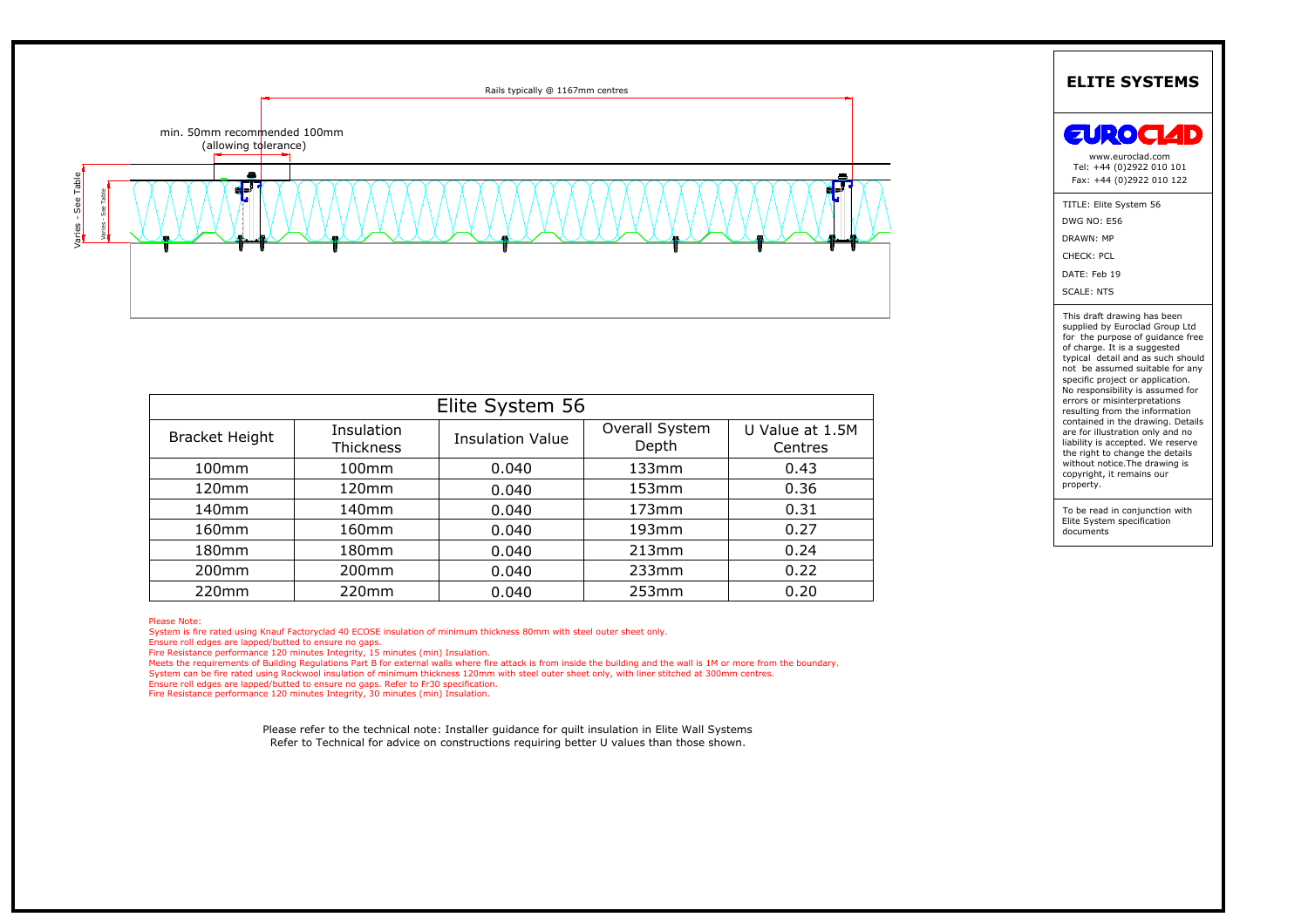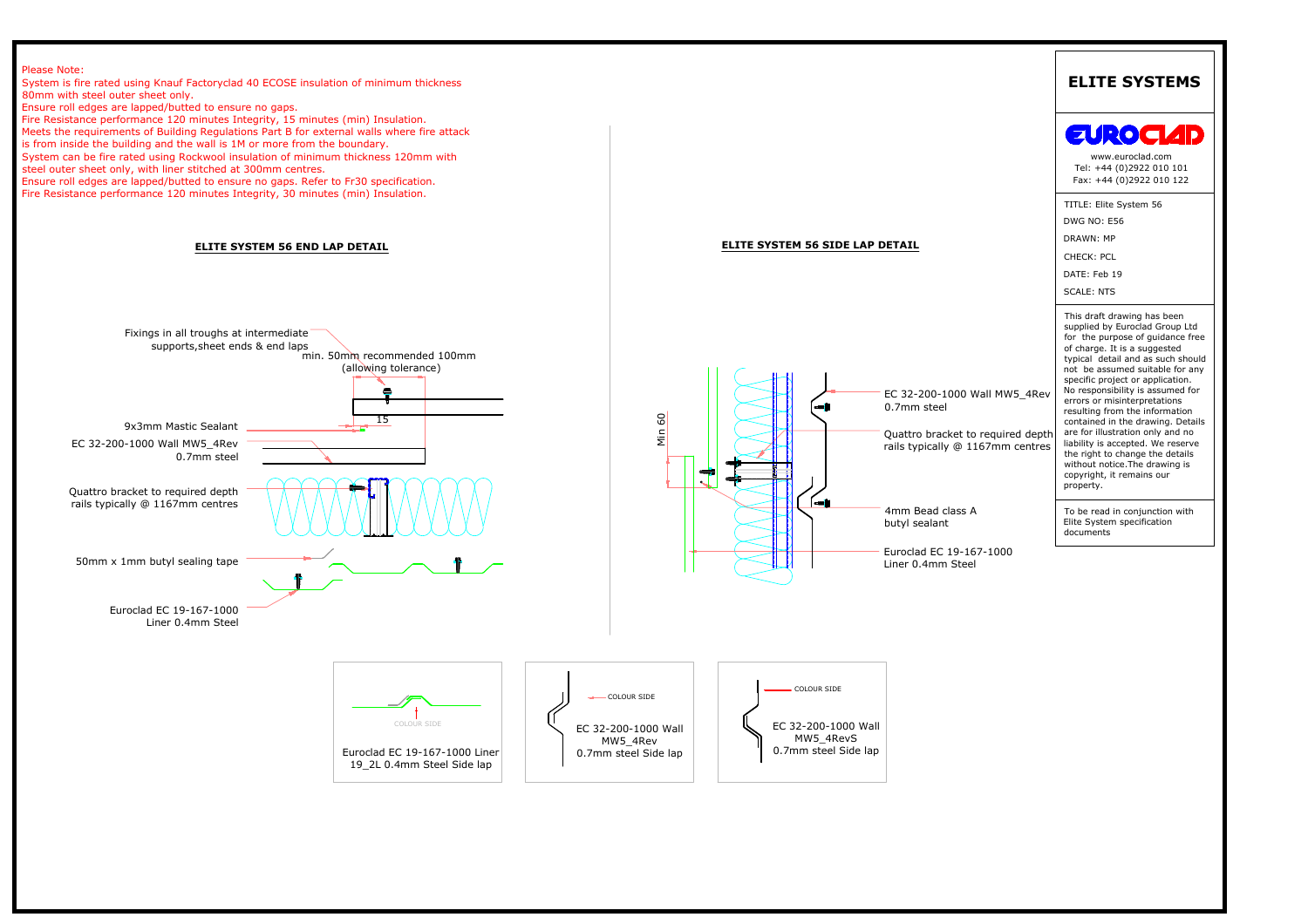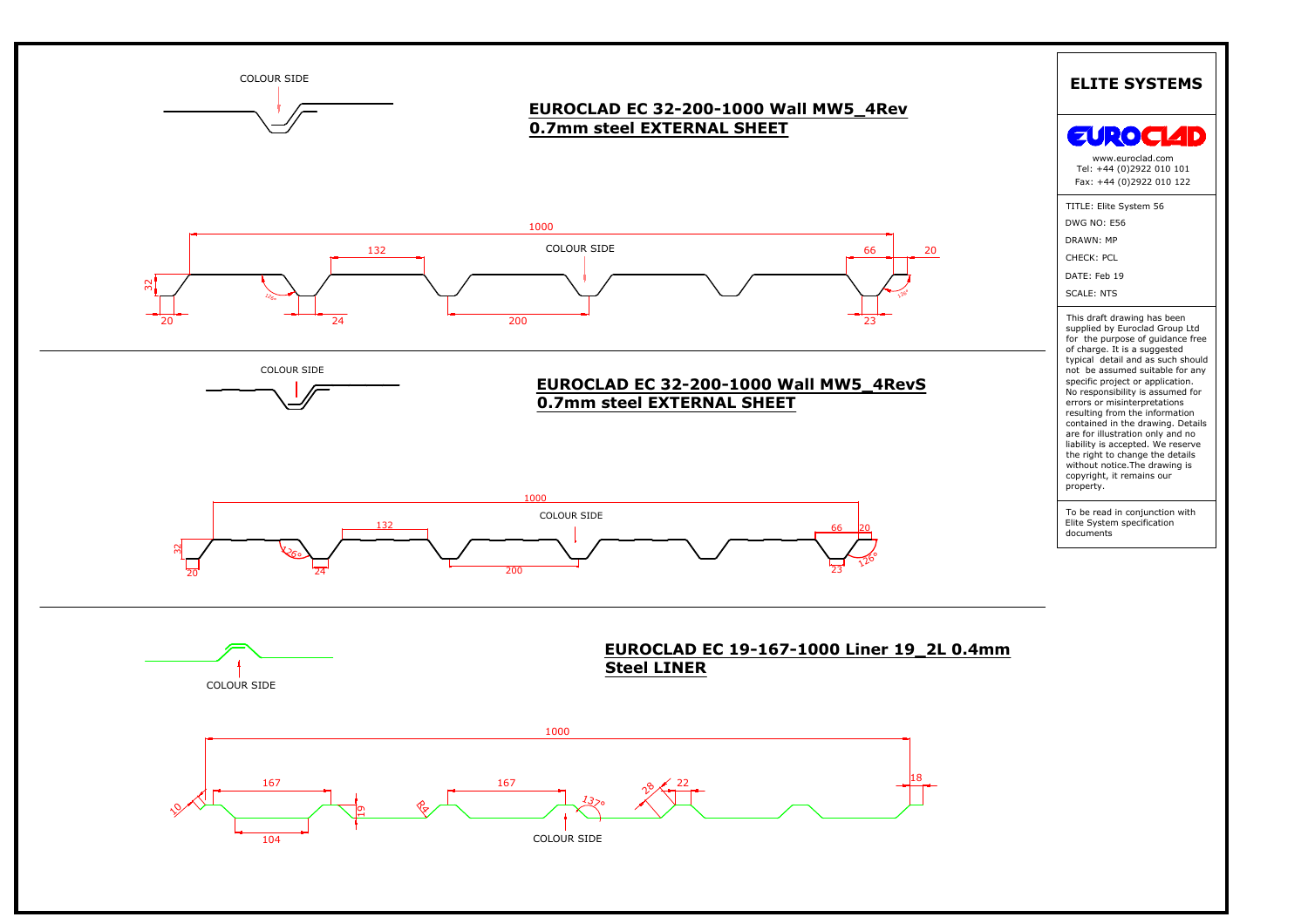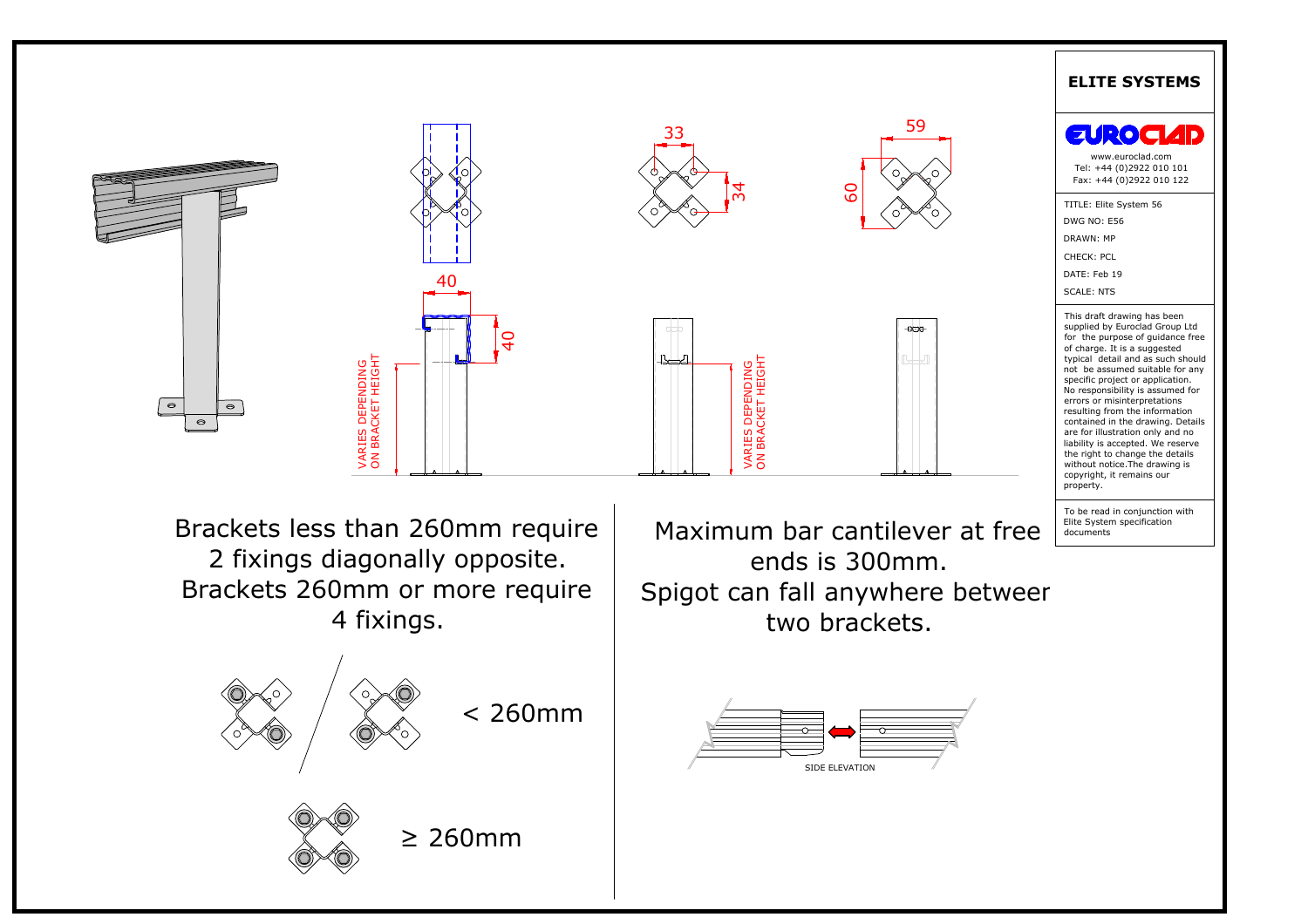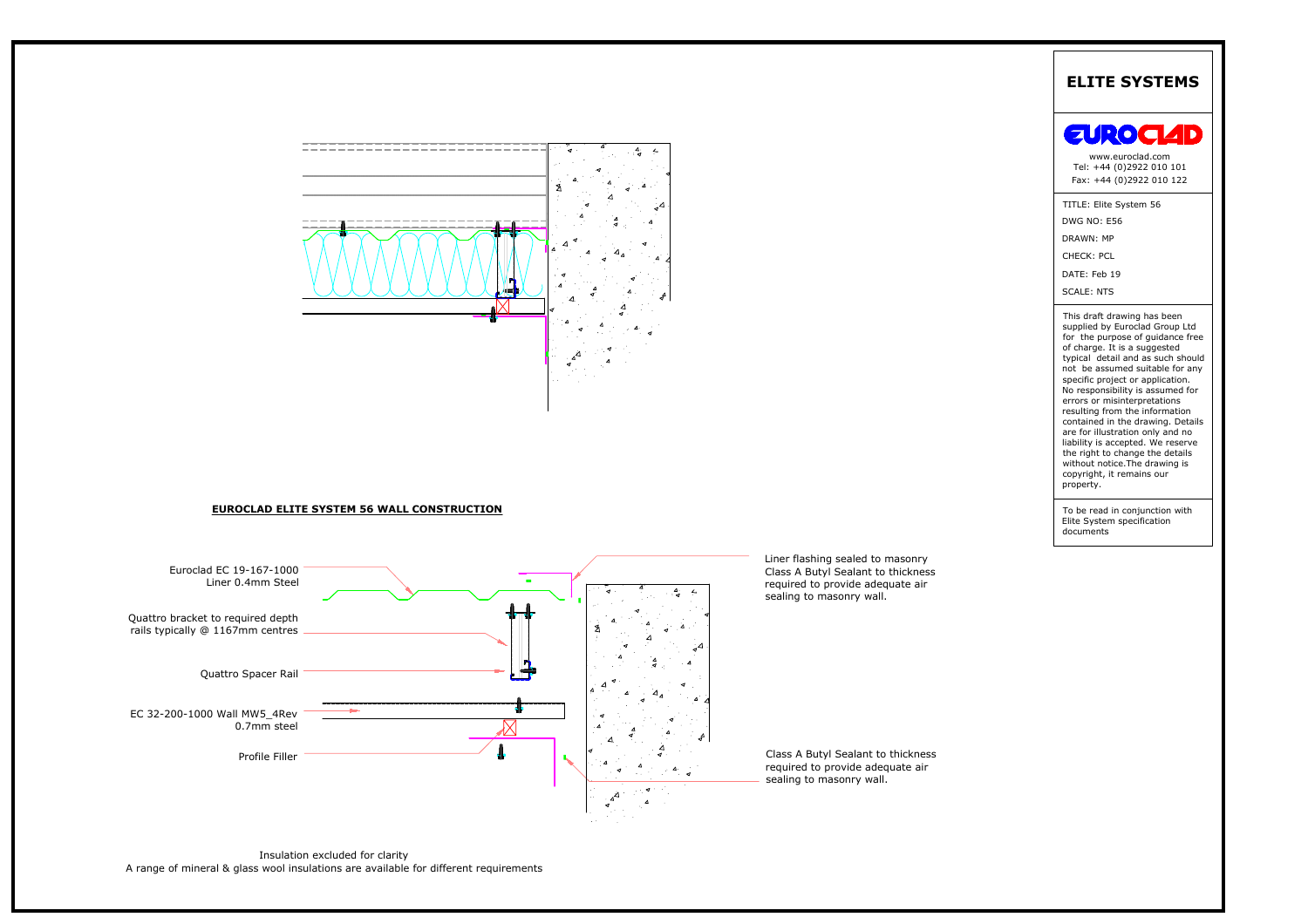

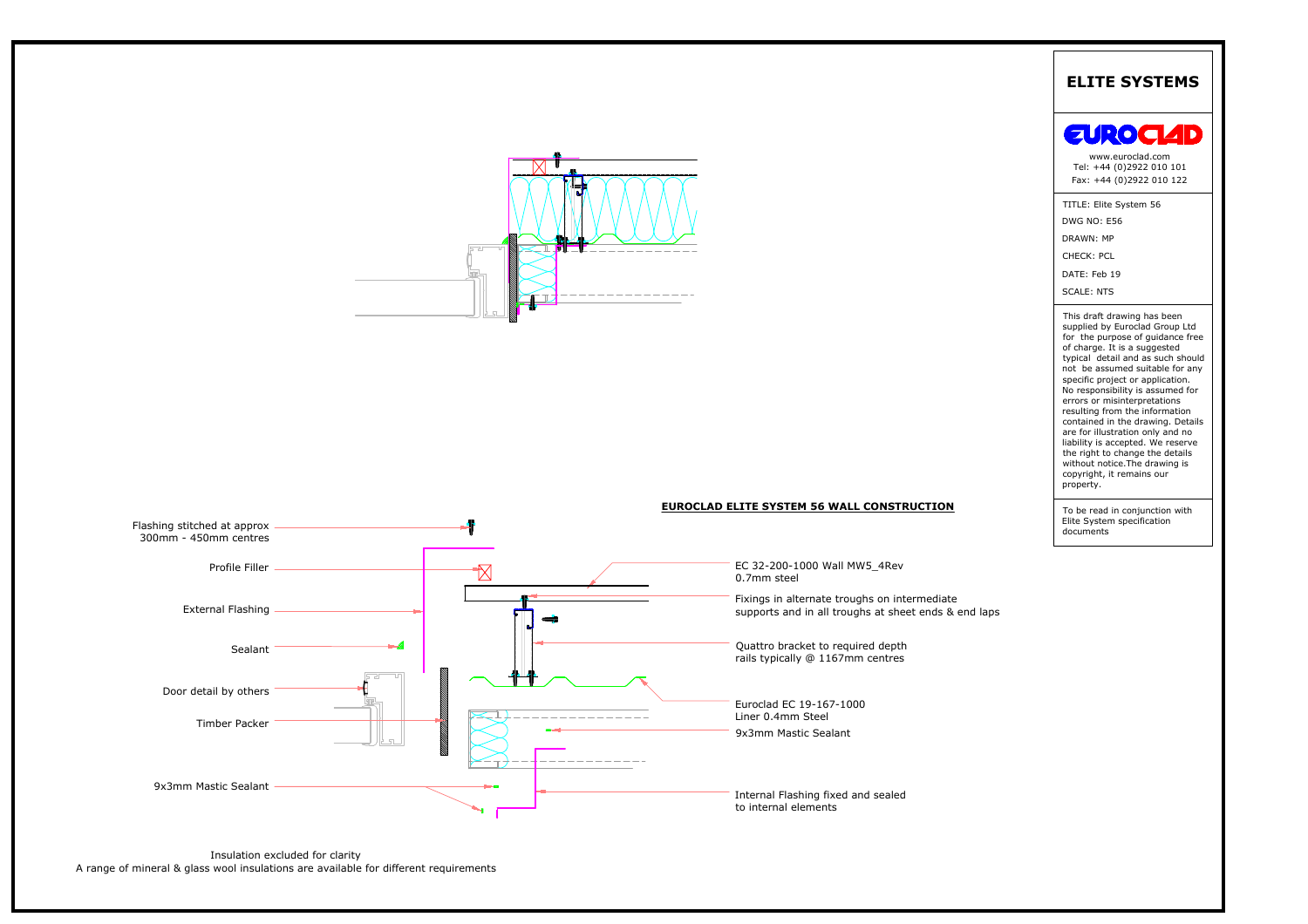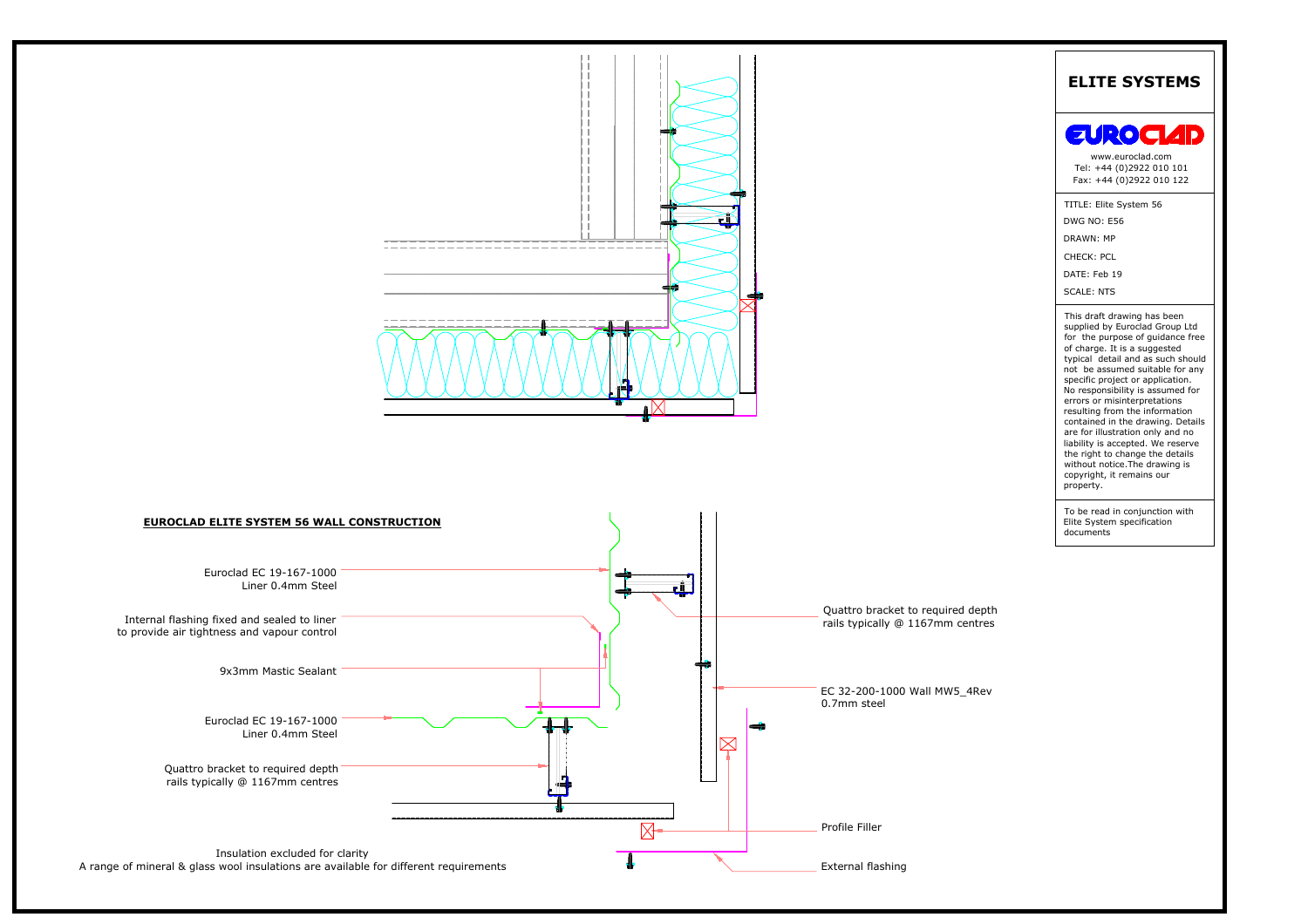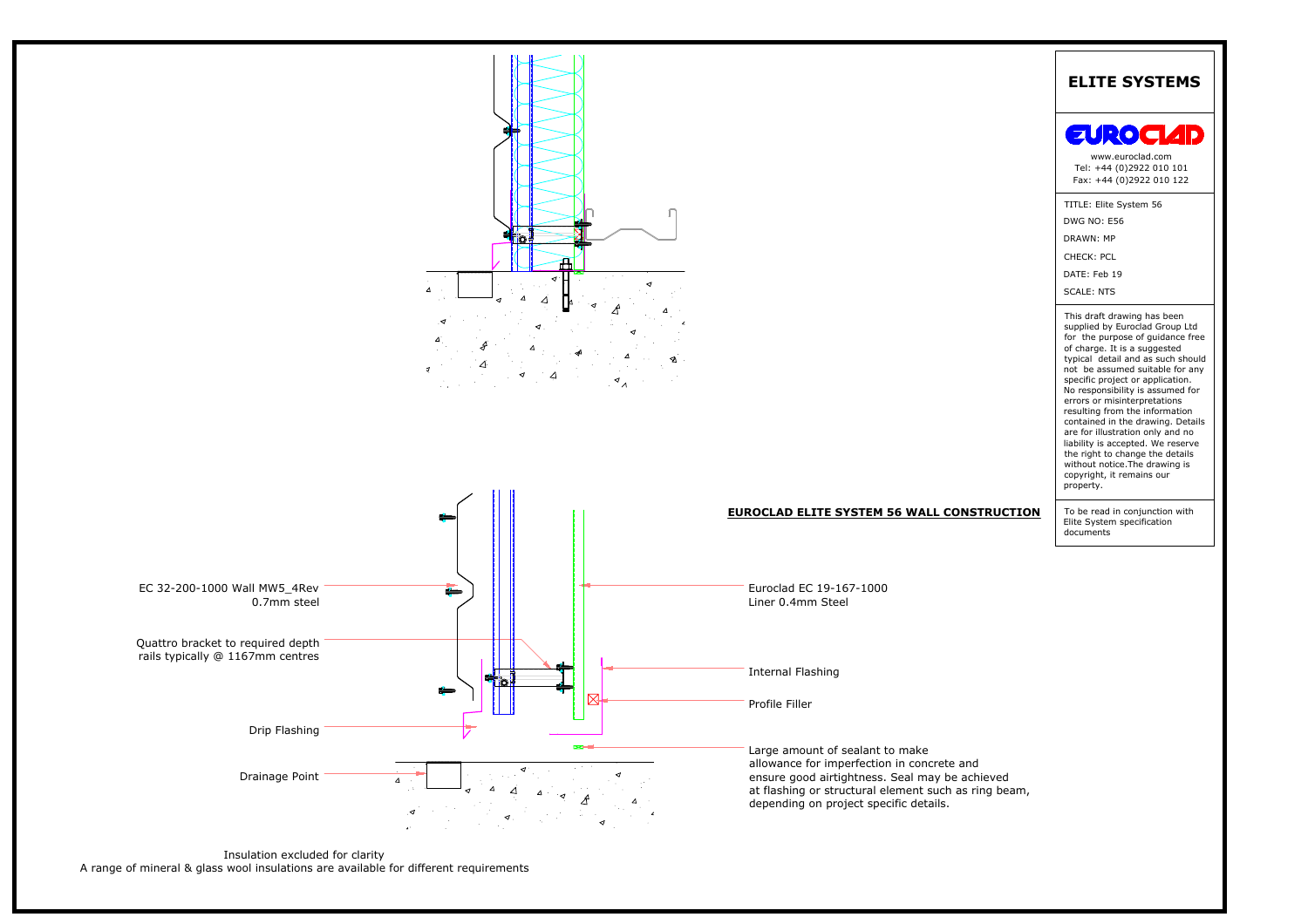

Insulation excluded for clarity<br>A range of mineral & glass wool insulations are available for different requirements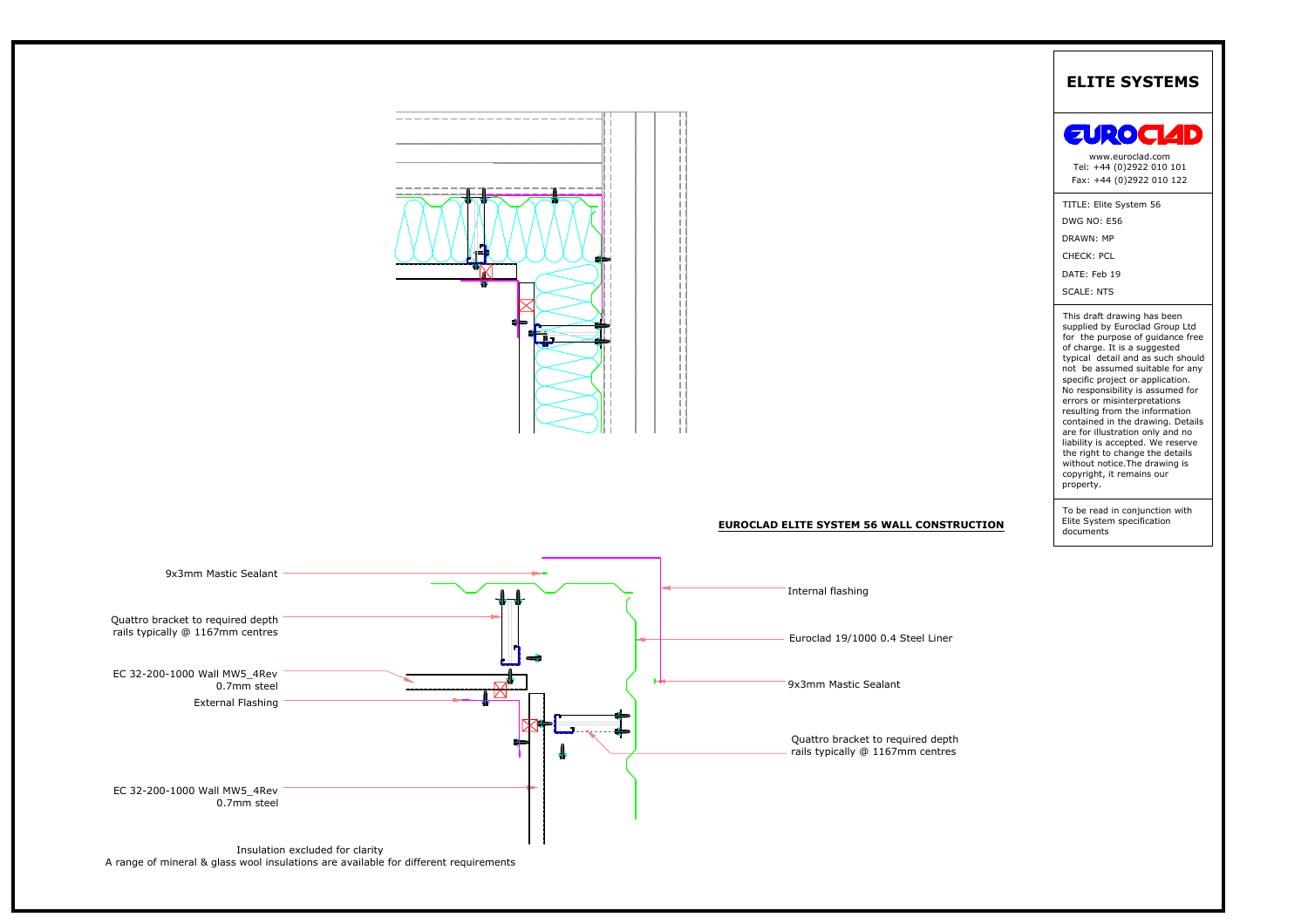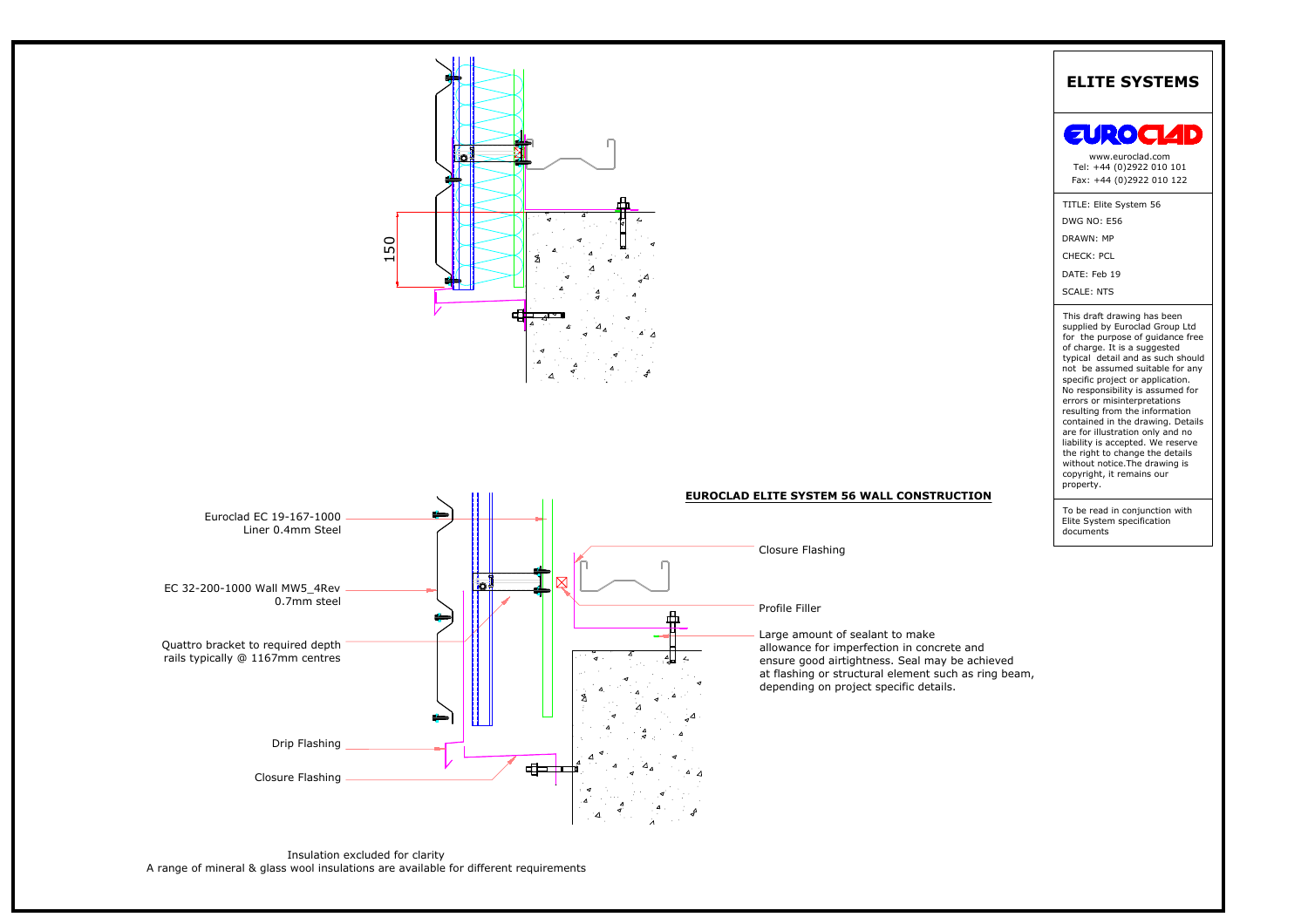



# EUROCLAD ELITE SYSTEM 56 WALL CONSTRUCTION

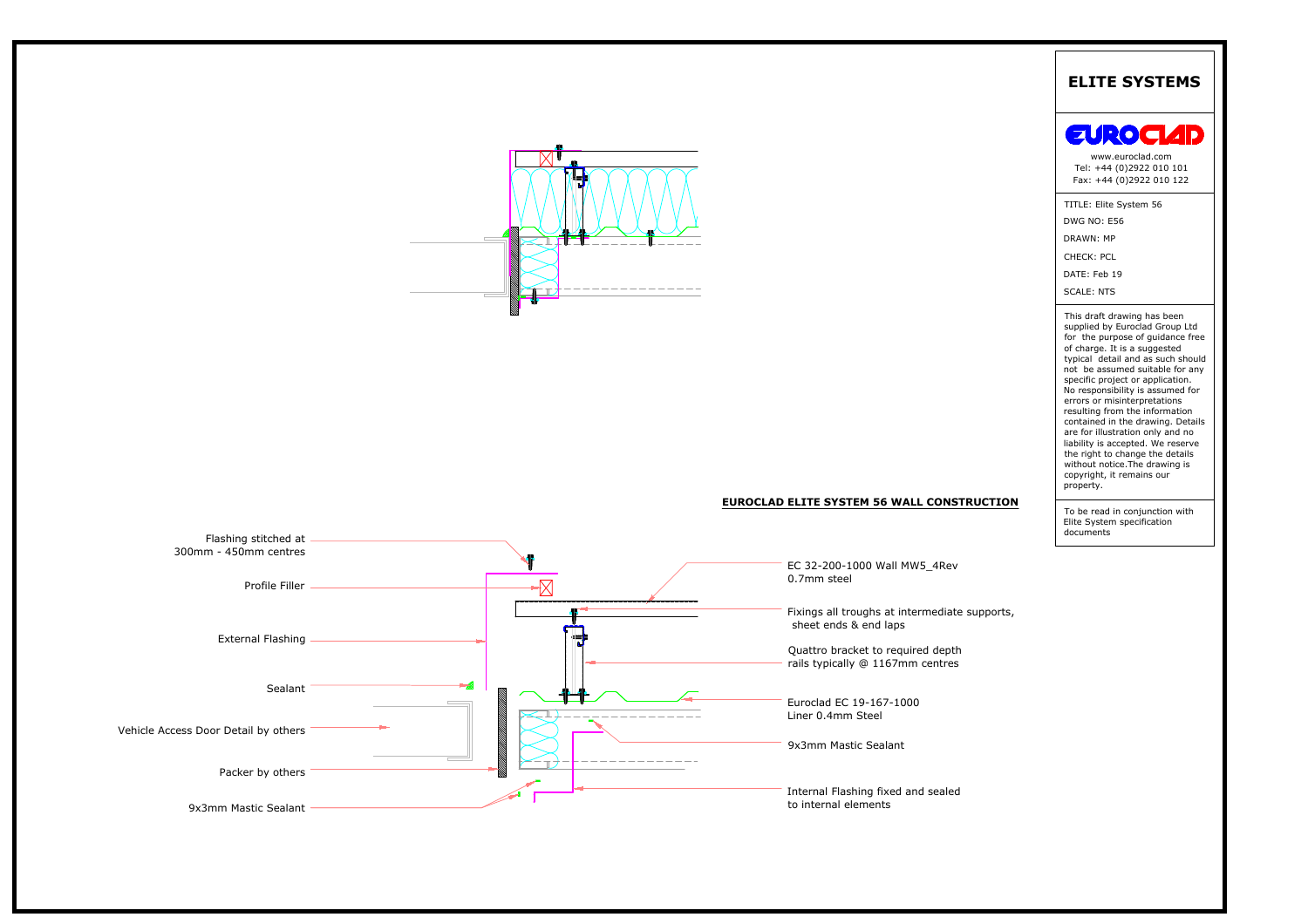

# **EUROCLAD ELITE SYSTEM 56 WALL CONSTRUCTION**



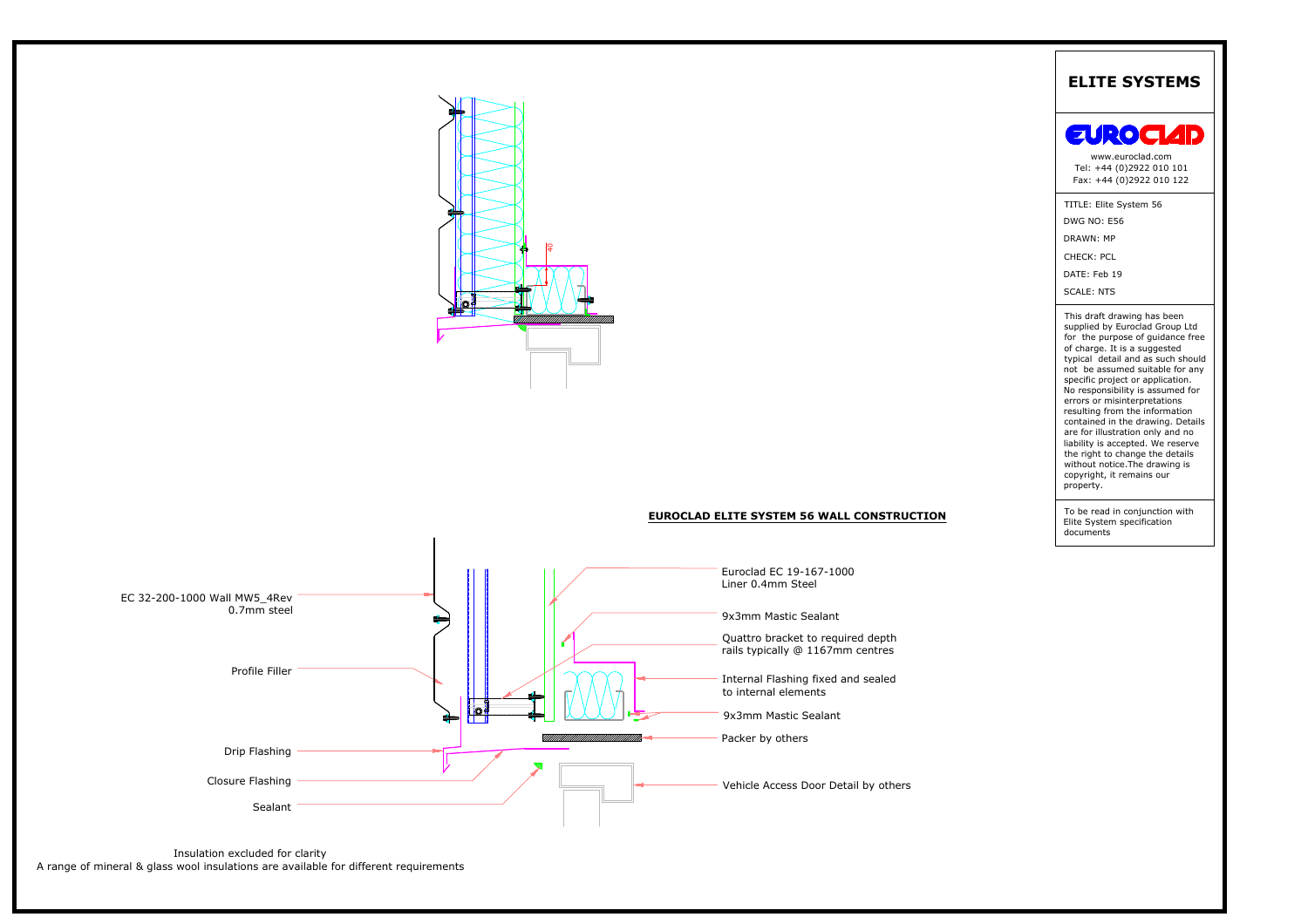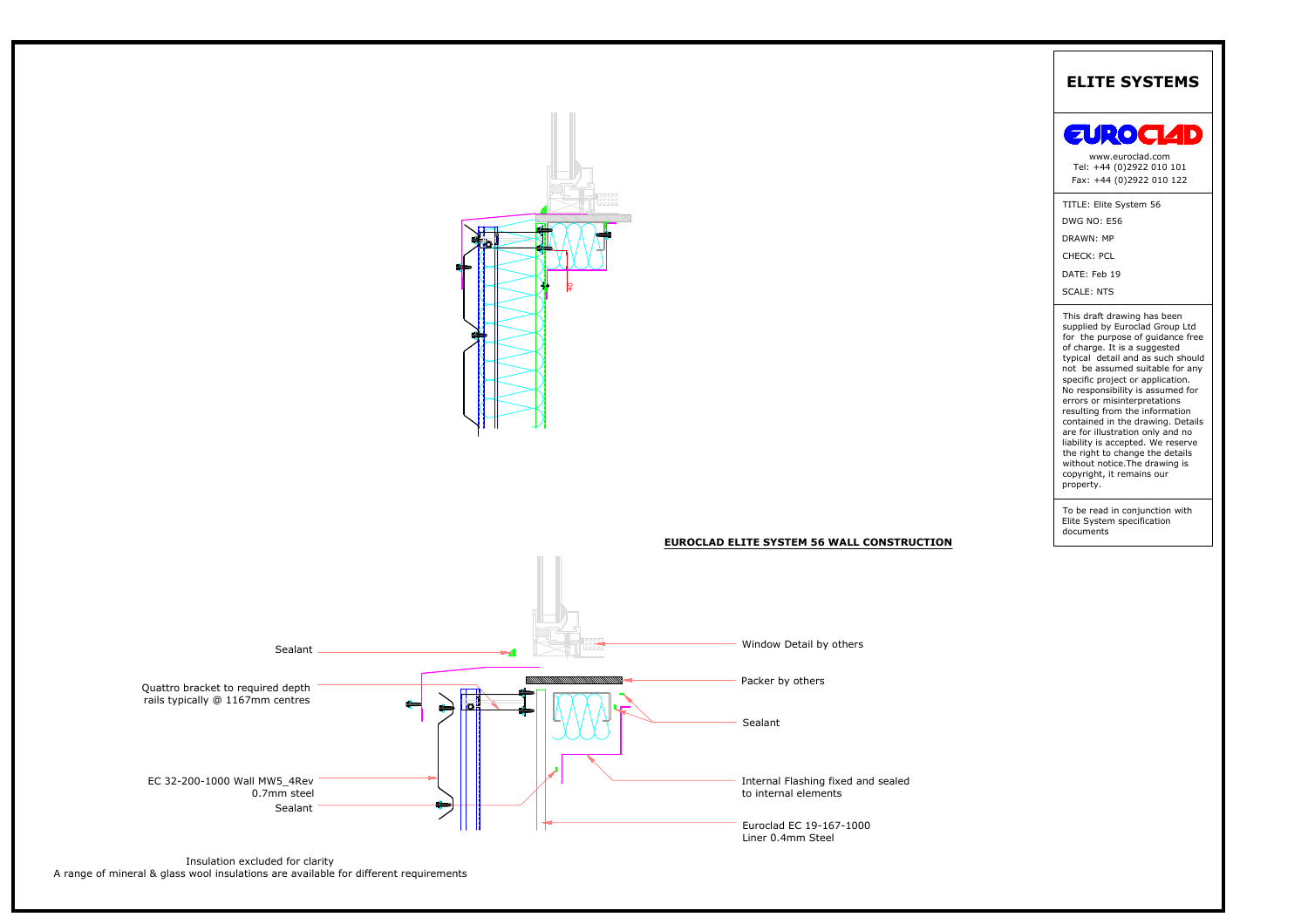

A range of mineral & glass wool insulations are available for different requirements